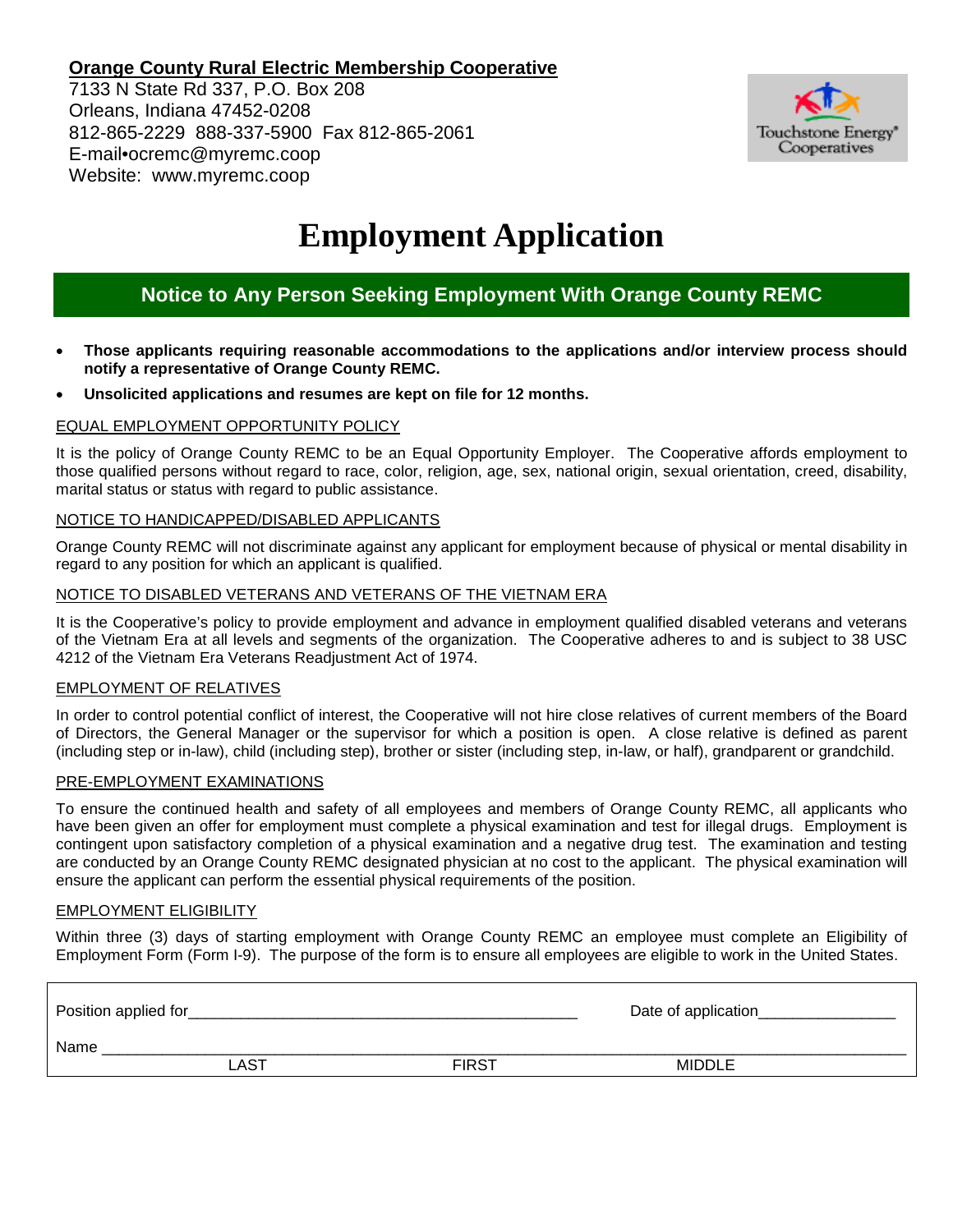# **Personal**

| Name ____________<br><b>LAST</b>                                                                          | <b>FIRST</b>                            |                         |                 | <b>MIDDLE</b>                                                                                                                                                                                      |  |  |
|-----------------------------------------------------------------------------------------------------------|-----------------------------------------|-------------------------|-----------------|----------------------------------------------------------------------------------------------------------------------------------------------------------------------------------------------------|--|--|
|                                                                                                           |                                         |                         |                 |                                                                                                                                                                                                    |  |  |
| Address _____________________<br><b>STREET</b>                                                            |                                         |                         |                 |                                                                                                                                                                                                    |  |  |
| <b>CITY</b>                                                                                               | <b>STATE</b>                            | ZIP CODE                |                 | __ E-mail: _________ ________________________                                                                                                                                                      |  |  |
|                                                                                                           |                                         |                         |                 |                                                                                                                                                                                                    |  |  |
|                                                                                                           |                                         |                         |                 |                                                                                                                                                                                                    |  |  |
| If necessary, best time to call you at home is ____________                                               |                                         | $\Box$ AM               | $\square$ PM    |                                                                                                                                                                                                    |  |  |
| May we contact you at work? $\Box$ Yes $\Box$ No                                                          |                                         |                         |                 |                                                                                                                                                                                                    |  |  |
|                                                                                                           |                                         |                         |                 | $\Box$ AM $\Box$ PM                                                                                                                                                                                |  |  |
| Are you over 18 years of age? $\Box$ Yes $\Box$ No                                                        |                                         |                         |                 |                                                                                                                                                                                                    |  |  |
| None                                                                                                      |                                         |                         |                 |                                                                                                                                                                                                    |  |  |
| Are you legally eligible for employment in this country? $\Box$ Yes $\Box$ No                             |                                         |                         |                 |                                                                                                                                                                                                    |  |  |
| Have you ever been convicted of a crime? $\Box$ Yes                                                       | $\perp$                                 | No                      |                 |                                                                                                                                                                                                    |  |  |
|                                                                                                           | applied for will be taken into account. |                         |                 | Answering "yes" to this question does not constitute an automatic bar to employment. Factors<br>such as date of the offense, seriousness, and nature of the violation, rehabilitation and position |  |  |
|                                                                                                           |                                         |                         |                 |                                                                                                                                                                                                    |  |  |
|                                                                                                           |                                         | <b>Work Preference</b>  |                 |                                                                                                                                                                                                    |  |  |
|                                                                                                           |                                         |                         |                 |                                                                                                                                                                                                    |  |  |
| Type of employment desired $\square$ Full-time $\square$ Part-time $\square$ Temporary $\square$ Seasonal |                                         |                         |                 |                                                                                                                                                                                                    |  |  |
| Will you relocate if job requires it? $\Box$ Yes $\Box$ No                                                |                                         |                         |                 | Will you travel if job requires it? $\Box$ Yes $\Box$<br>N0                                                                                                                                        |  |  |
| Are you able to meet the attendance requirements of the position? $\Box$ Yes $\Box$                       |                                         |                         | No.             |                                                                                                                                                                                                    |  |  |
| Will you work overtime (more than 40 hours in a week)?                                                    |                                         |                         | Yes $\Box$ No   |                                                                                                                                                                                                    |  |  |
|                                                                                                           |                                         | <b>Education</b>        |                 |                                                                                                                                                                                                    |  |  |
| <b>High School</b><br>City/State                                                                          | Circle grade completed<br>$\square$ 1   | $\Box$ 2<br>$\square$ 3 | $\Box$ 4        | Did you graduate?<br>$\Box$ Yes<br>$\Box$ No                                                                                                                                                       |  |  |
| College/Technical School/Other<br>City/State                                                              | # of Years                              |                         | Course of Study | Degree, diploma, certificate and<br>honors received                                                                                                                                                |  |  |
|                                                                                                           |                                         |                         |                 |                                                                                                                                                                                                    |  |  |
|                                                                                                           |                                         |                         |                 |                                                                                                                                                                                                    |  |  |
| Other job-related educational institutions,<br>licenses, certifications, etc                              |                                         |                         |                 |                                                                                                                                                                                                    |  |  |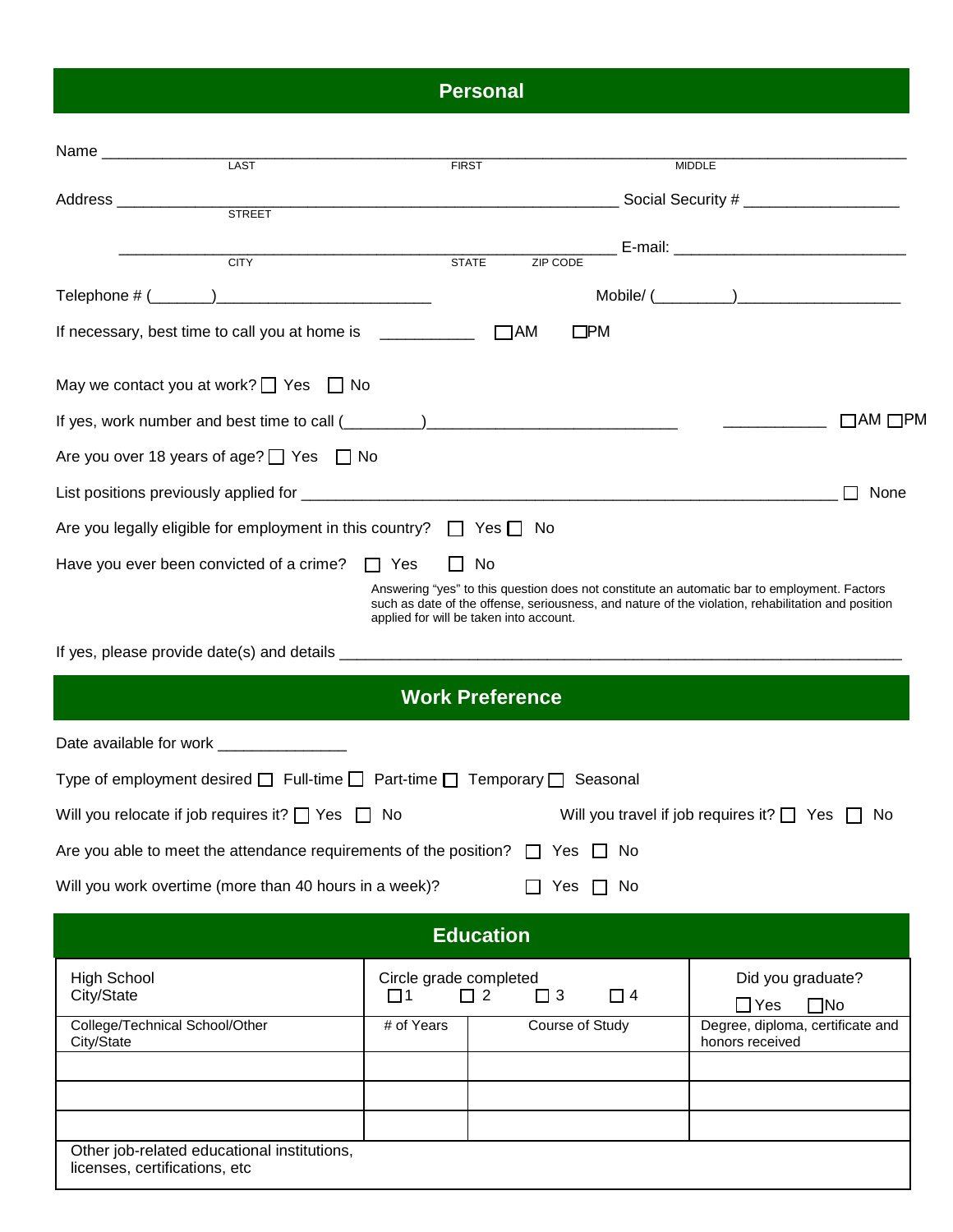# **Employment History**

Provide the following information of your past and current employers, assignments or volunteer activities, starting with the most recent (use additional sheet if necessary). Explain any gaps in employment in comments section below.

| PERFORMED AND JOB RESPONSIBILITIES<br>FROM<br><b>TO</b><br><b>ADDRESS</b><br>HOURLY RATES/SALARY<br>STARTING JOB TITLE/FINAL JOB TITLE<br>STARTING<br>s.<br>PER<br><b>IMMEDIATE SUPERVISOR AND TITLE</b><br><b>HOURLY RATES/SALARY</b><br><b>REASON FOR LEAVING</b><br>FINAL<br>PER<br>$\square$ NO<br>s<br>$\Box$ YES<br>$\Box$ LATER<br><b>MAY WE CONTACT FOR REFERENCE?</b> |  |
|--------------------------------------------------------------------------------------------------------------------------------------------------------------------------------------------------------------------------------------------------------------------------------------------------------------------------------------------------------------------------------|--|
|                                                                                                                                                                                                                                                                                                                                                                                |  |
|                                                                                                                                                                                                                                                                                                                                                                                |  |
|                                                                                                                                                                                                                                                                                                                                                                                |  |
|                                                                                                                                                                                                                                                                                                                                                                                |  |
|                                                                                                                                                                                                                                                                                                                                                                                |  |
|                                                                                                                                                                                                                                                                                                                                                                                |  |
|                                                                                                                                                                                                                                                                                                                                                                                |  |
|                                                                                                                                                                                                                                                                                                                                                                                |  |
| <b>DATES EMPLOYED</b><br><b>TELEPHONE #</b><br>SUMMARIZE THE TYPE OF WORK<br><b>EMPLOYER</b><br>PERFORMED AND JOB RESPONSIBILITIES<br><b>TO</b>                                                                                                                                                                                                                                |  |
| <b>FROM</b><br><b>ADDRESS</b>                                                                                                                                                                                                                                                                                                                                                  |  |
| HOURLY RATES/SALARY<br>STARTING JOB TITLE/FINAL JOB TITLE                                                                                                                                                                                                                                                                                                                      |  |
| STARTING                                                                                                                                                                                                                                                                                                                                                                       |  |
| s<br>PER<br><b>IMMEDIATE SUPERVISOR AND TITLE</b>                                                                                                                                                                                                                                                                                                                              |  |
| <b>HOURLY RATES/SALARY</b><br><b>REASON FOR LEAVING</b>                                                                                                                                                                                                                                                                                                                        |  |
| <b>FINAL</b>                                                                                                                                                                                                                                                                                                                                                                   |  |
| PER<br>s<br>$\sqcup$ YES<br>$N$ O<br>$\blacksquare$ LATER<br><b>MAY WE CONTACT FOR REFERENCE?</b>                                                                                                                                                                                                                                                                              |  |
| <b>DATES EMPLOYED</b><br>SUMMARIZE THE TYPE OF WORK<br><b>TELEPHONE #</b><br><b>EMPLOYER</b><br>PERFORMED AND JOB RESPONSIBILITIES                                                                                                                                                                                                                                             |  |
| <b>FROM</b><br>TO                                                                                                                                                                                                                                                                                                                                                              |  |
| <b>ADDRESS</b>                                                                                                                                                                                                                                                                                                                                                                 |  |
| HOURLY RATES/SALARY<br>STARTING JOB TITLE/FINAL JOB TITLE<br><b>STARTING</b>                                                                                                                                                                                                                                                                                                   |  |
| s.<br><b>PER</b><br><b>IMMEDIATE SUPERVISOR AND TITLE</b>                                                                                                                                                                                                                                                                                                                      |  |
|                                                                                                                                                                                                                                                                                                                                                                                |  |
| HOURLY RATES/SALARY<br><b>REASON FOR LEAVING</b>                                                                                                                                                                                                                                                                                                                               |  |
| <b>FINAL</b>                                                                                                                                                                                                                                                                                                                                                                   |  |
| $\Box$ NO<br>s<br>PER<br>LATER<br><b>YES</b><br><b>MAY WE CONTACT FOR REFERENCE?</b>                                                                                                                                                                                                                                                                                           |  |
|                                                                                                                                                                                                                                                                                                                                                                                |  |
| <b>TELEPHONE #</b><br><b>DATES EMPLOYED</b><br>SUMMARIZE THE TYPE OF WORK<br><b>EMPLOYER</b>                                                                                                                                                                                                                                                                                   |  |
| PERFORMED AND JOB RESPONSIBILITIES<br><b>FROM</b><br>TO                                                                                                                                                                                                                                                                                                                        |  |
| <b>ADDRESS</b>                                                                                                                                                                                                                                                                                                                                                                 |  |
| HOURLY RATES/SALARY<br>STARTING JOB TITLE/FINAL JOB TITLE                                                                                                                                                                                                                                                                                                                      |  |
| <b>STARTING</b>                                                                                                                                                                                                                                                                                                                                                                |  |
| s<br>PER<br><b>IMMEDIATE SUPERVISOR AND TITLE</b>                                                                                                                                                                                                                                                                                                                              |  |
| HOURLY RATES/SALARY<br><b>REASON FOR LEAVING</b>                                                                                                                                                                                                                                                                                                                               |  |
| <b>FINAL</b>                                                                                                                                                                                                                                                                                                                                                                   |  |

\_\_\_\_\_\_\_\_\_\_\_\_\_\_\_\_\_\_\_\_\_\_\_\_\_\_\_\_\_\_\_\_\_\_\_\_\_\_\_\_\_\_\_\_\_\_\_\_\_\_\_\_\_\_\_\_\_\_\_\_\_\_\_\_\_\_\_\_\_\_\_\_\_\_\_\_\_\_\_\_\_\_\_\_\_\_\_\_\_\_\_\_\_\_\_\_\_\_\_\_\_\_\_\_\_\_\_\_\_\_\_\_\_\_\_\_\_\_\_\_\_\_\_\_\_\_\_\_\_\_\_\_\_\_\_\_\_\_\_\_\_\_\_\_\_\_\_\_\_ \_\_\_\_\_\_\_\_\_\_\_\_\_\_\_\_\_\_\_\_\_\_\_\_\_\_\_\_\_\_\_\_\_\_\_\_\_\_\_\_\_\_\_\_\_\_\_\_\_\_\_\_\_\_\_\_\_\_\_\_\_\_\_\_\_\_\_\_\_\_\_\_\_\_\_\_\_\_\_\_\_\_\_\_\_\_\_\_\_\_\_\_\_\_\_\_\_\_\_\_\_\_\_\_\_\_\_\_\_\_\_\_\_\_\_\_\_\_\_\_\_\_\_\_\_\_\_\_\_\_\_\_\_\_\_\_\_\_\_\_\_\_\_\_\_\_\_\_\_

Comments INCLUDING EXPLANATION OF ANY GAPS IN EMPLOYMENT